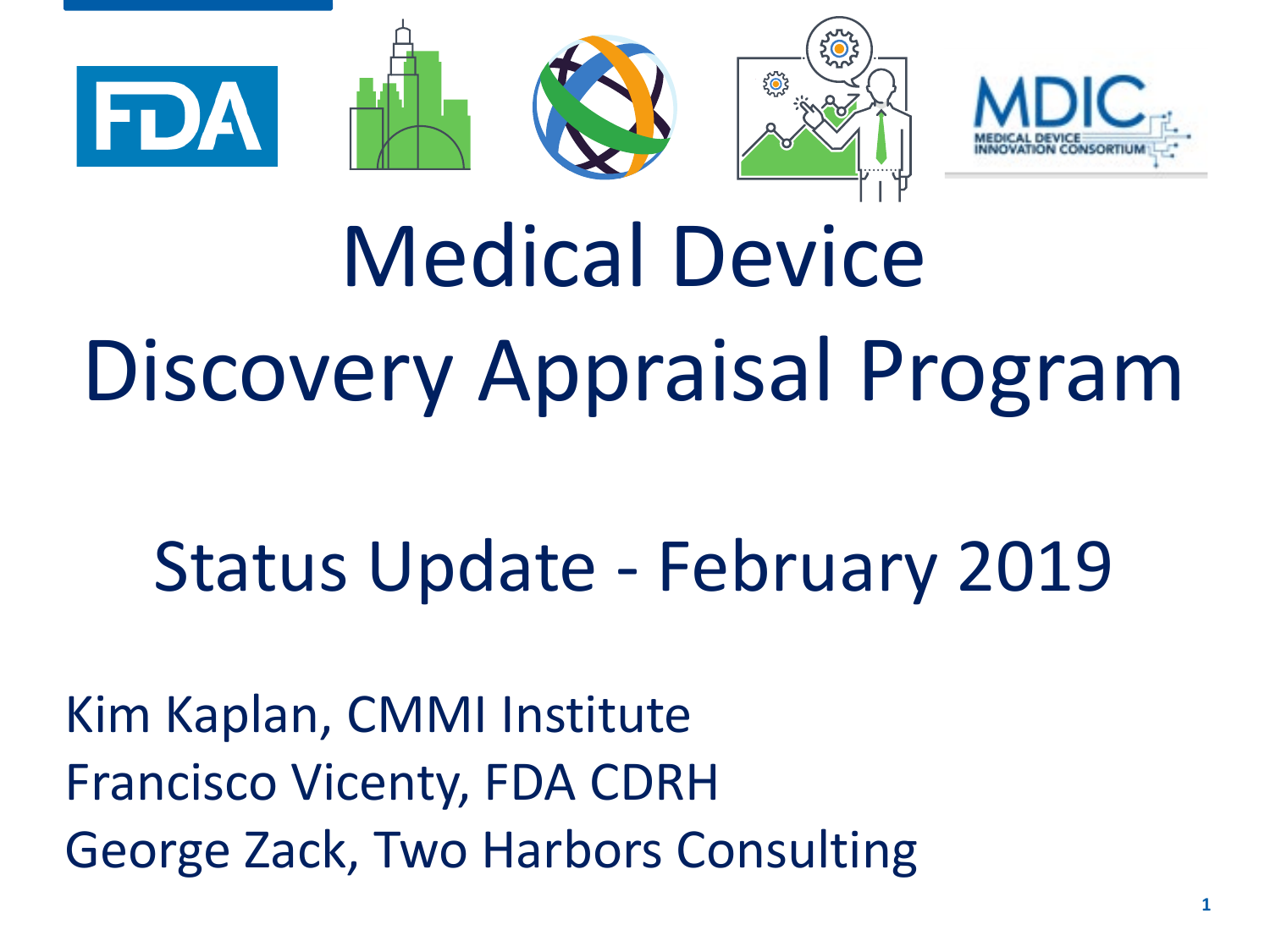

This program leverages the CMMI framework as the standard maturity model by which medical device organizations may measure their capability to produce high quality devices and increase patient safety. FDA will adjust their engagement activities and submission requirements as a recognition of this independent assessment of quality maturity. The CDRH Voluntary Medical Device Manufacturing and Product Quality pilot was announced in the Federal Register on December 28, 2017.



**A culture of quality - across the organization.**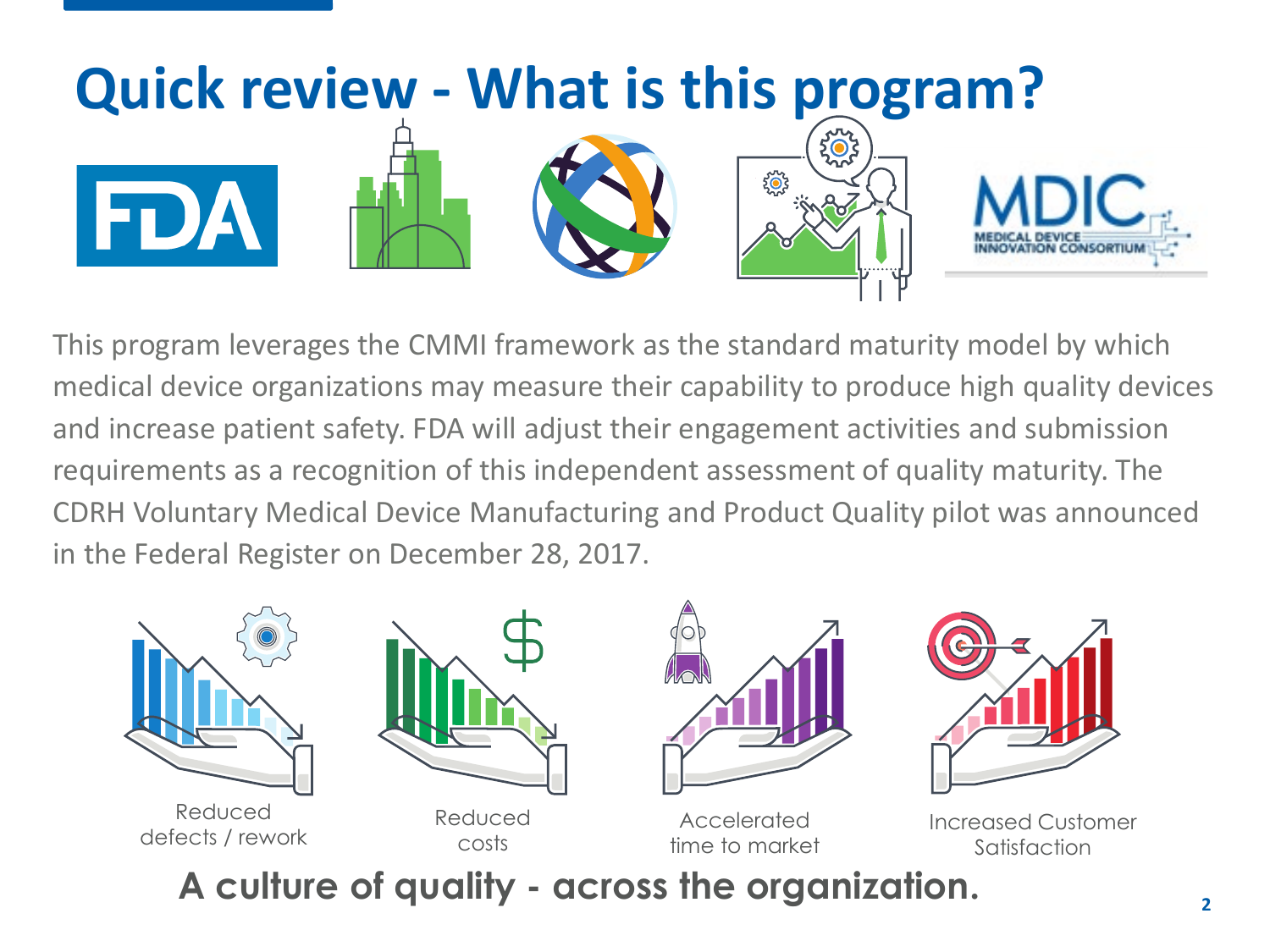### What is the Medical Device Discovery Appraisal Program (MDDAP)?

### **Pilot program**

- Medical Device Manufacturers that market devices in the US and have no Official Actions Indicated in the last 5 years are eligible to apply for the program
- Manufacturer undergoes a 3rd -party appraisal that leverages the Capability Maturity Model Integration (CMMI) framework to assess the facility's capability to manufacture high -quality devices
	- Quarterly check point with appraiser
	- Quarterly submission of metrics
- As part of the larger Case for Quality initiative (2011), the pilot began on January 2, 2018
	- FDA has announced their intention to transition the pilot into a full program during the 2019 year



Ŧ

Compliance is important, but it's not enough. How do we build a culture of quality?

#### **FDA adjustments**

To reduce disruption and burden to innovative changes:

- Forgo surveillance, post approval, and risk -based inspections
- Manufacturing change notice submissions
	- Streamlined submission
	- Accelerated acceptance
		- 5 business days vs. 30 days
- Manufacturing site changes
	- Streamlined submission
	- Accelerated approval
		- 10 business days
- Original PMA manufacturing
	- Streamlined submission
	- Forgo preapproval inspection
- Additional modifications being considered via working group
	- Industry, FDA, MDIC, Institute, and Appraiser stakeholders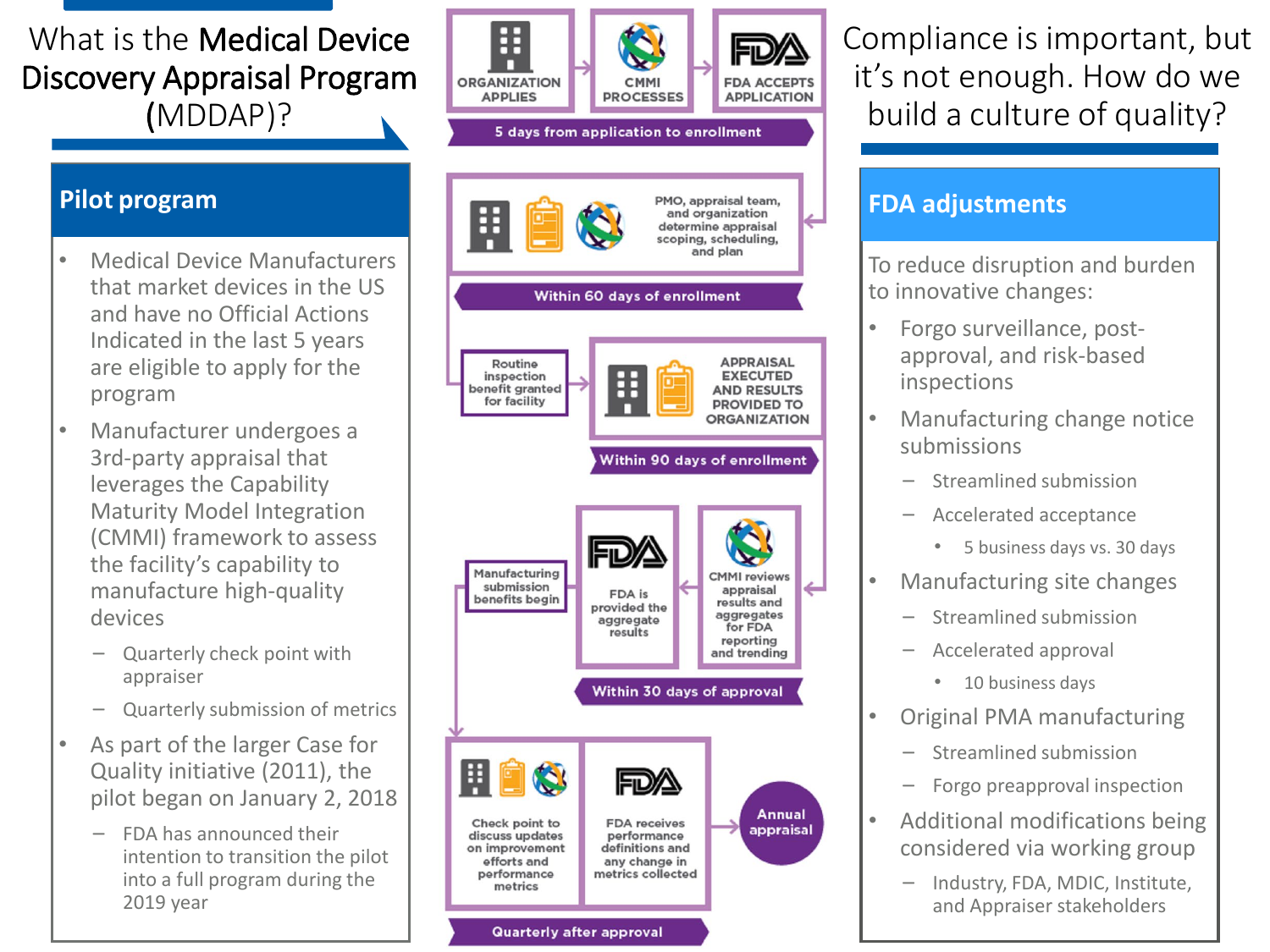### **Who is involved in the Program?**

| <b>Organization</b>                                       | <b>High Level Roles for Pilot</b>                                                                                                                                                                                                                                                                                                                                                                                                                                                                                                      |
|-----------------------------------------------------------|----------------------------------------------------------------------------------------------------------------------------------------------------------------------------------------------------------------------------------------------------------------------------------------------------------------------------------------------------------------------------------------------------------------------------------------------------------------------------------------------------------------------------------------|
| <b>Pilot Steering</b><br>Committee                        | Provides leadership, direction, guidance, and pilot process input                                                                                                                                                                                                                                                                                                                                                                                                                                                                      |
| <b>FDA</b>                                                | Provides regulatory modifications; verifies participants; reviews aggregated results,<br>performance report, and overall industry data trends; provides pilot process input                                                                                                                                                                                                                                                                                                                                                            |
| <b>MDIC</b>                                               | Coordinates working groups, quarterly webinar updates, and periodic public forums;<br>provides pilot process input                                                                                                                                                                                                                                                                                                                                                                                                                     |
| Appraisers                                                | Plans and executes appraisals; provides results and improvement opportunities to participants;<br>executes check points; submits appraisal plan and results for QA; provides pilot process input                                                                                                                                                                                                                                                                                                                                       |
| Participating<br>Device<br>Manufacturers                  | Receives appraisals; drives continuous improvements within organization; participates in check<br>points to report progress and receive guidance; provides pilot process input                                                                                                                                                                                                                                                                                                                                                         |
| <b>:MMI®</b> Institute<br>Program<br>Management<br>Office | Provides model; manages enrollment/de-enrollment; provides detailed documentation<br>guidelines for appraisers; provides appraiser training; connects appraisers with required team<br>experience to participants; adjusts appraisal scope as necessary; assures appropriate appraisal<br>and appraiser consistency; collects, trends, and provides deidentified appraisal data to<br>participants / steering committee / FDA; manages appraisal issues; adjust approach based on<br>feedback from steering committee and stakeholders |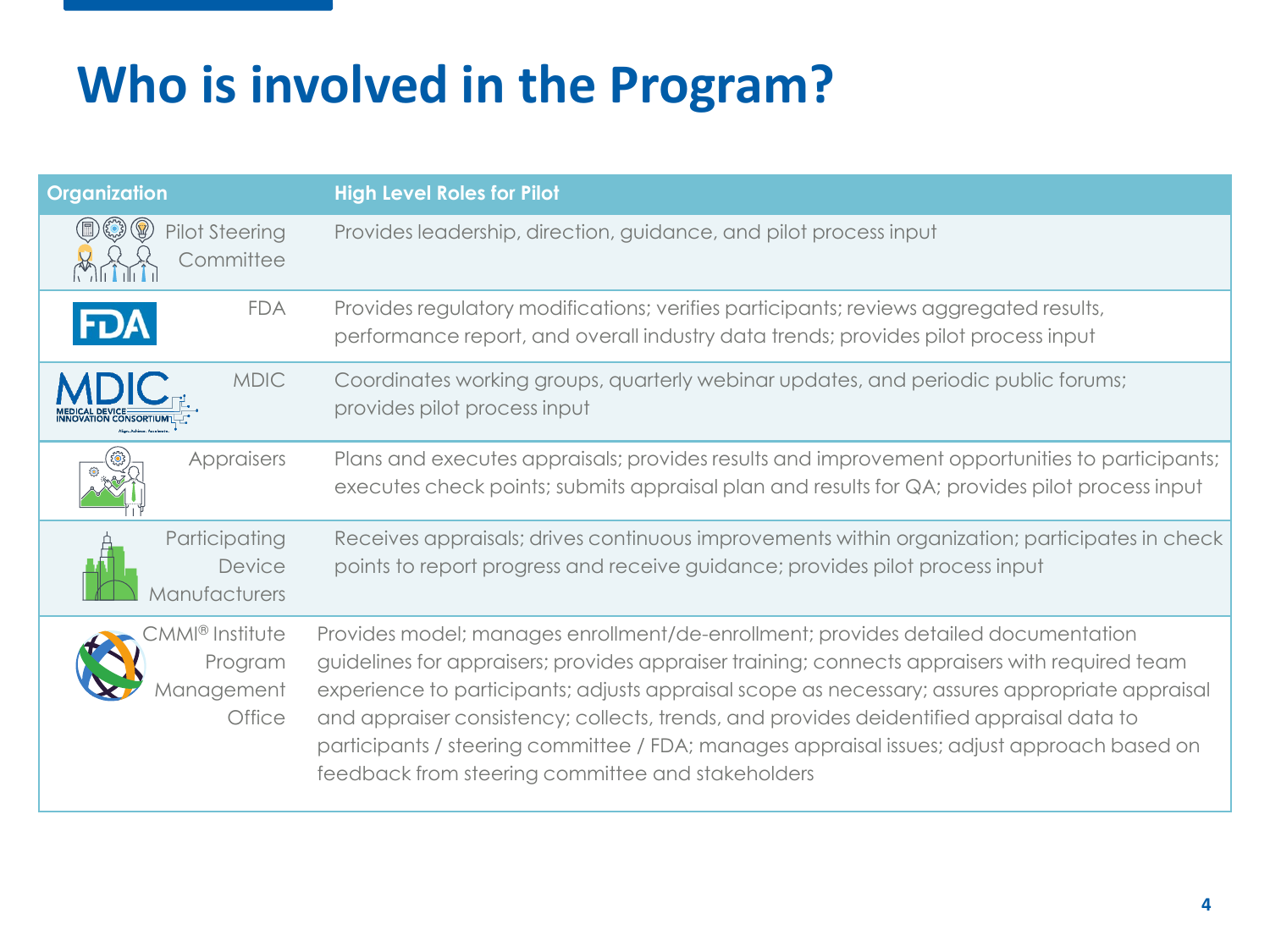# **Standing Program Meetings and Structure** ΣΟ **इलैं**द्रे FDA

Bi-Monthly Alignment Meeting with MDIC, FDA, and the CMMI Institute PMO to:

- Review the current state of the program, relevant metrics, and results;
- Discuss connection points with industry;
- Make decisions; and
- Address lessons learned and next steps in program;
- Bi-Monthly Appraiser Meetings with the Institute to discuss:
	- Scheduling and coordinating of upcoming appraisals;
	- Review evolving program activities and expectations; and
	- Discuss lessons learned to improve appraisal best practices for MDDAP.
- Monthly Participant Meetings with all participants in the program (representatives), the Institute (PMO), MDIC, and FDA (CDRH). These meetings are focused on:
	- Reviewing the program, relevant metrics, and results;
	- Discussing connection points between FDA and industry (e.g. benefits); and
	- Addressing next steps in program.

As necessary, working groups are created from this larger group to address any specific concern, issue, or topic requiring attention.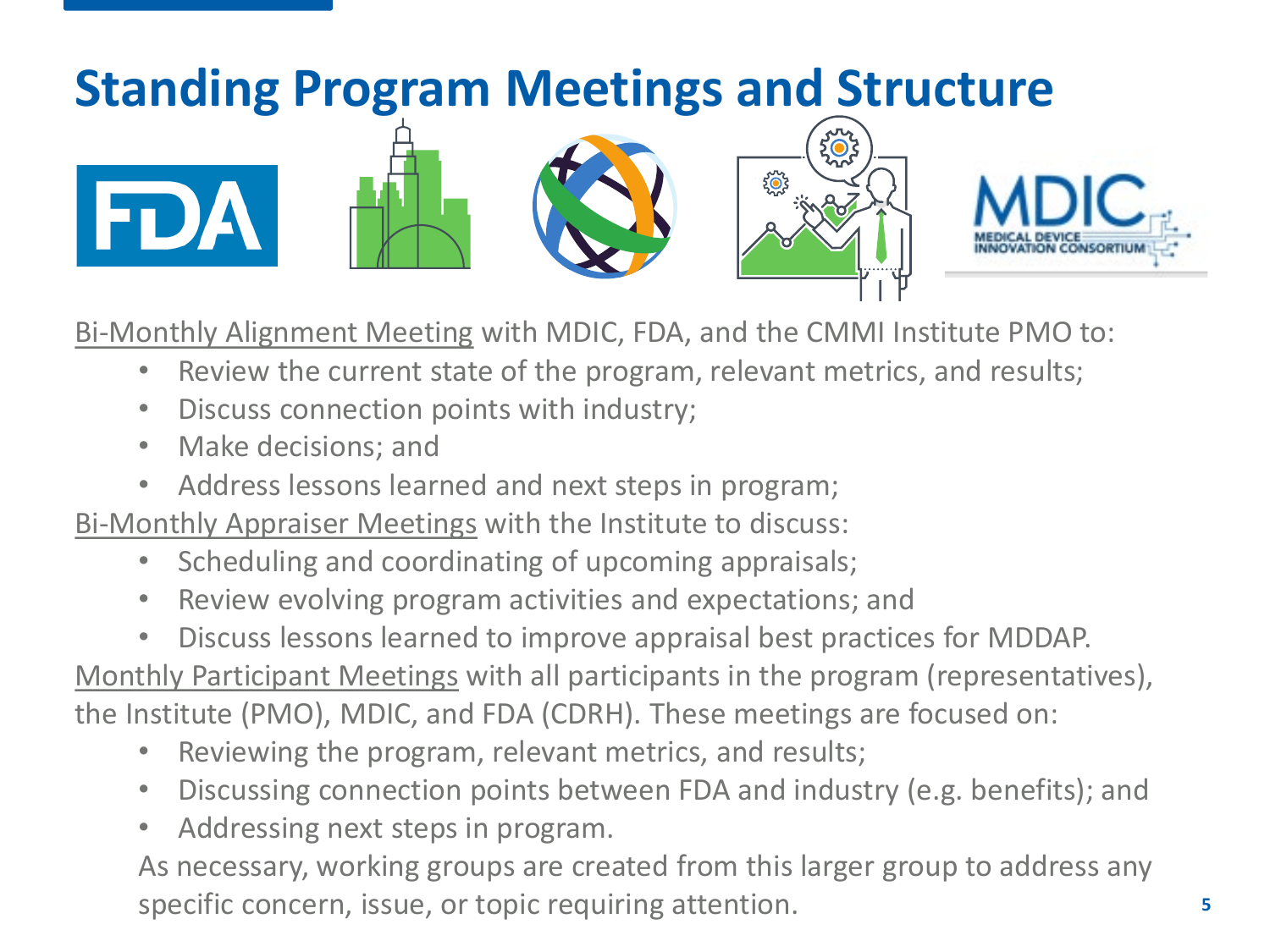

Quarterly MDICx webinars with the public to provide a broad update from:

- MDIC;
- FDA;
- Institute PMO; and
- Industry participants regarding their experiences.
- Case for Quality Forums (quarterly or as needed) with the public to:
	- Gather input and feedback; and
	- Share the latest updates, lessons learned, and next steps.
- Steering Committee Meeting (quarterly or as needed) to:
	- Receive guidance from the committee; and
	- provide or discuss the latest updates, lessons learned, and next steps.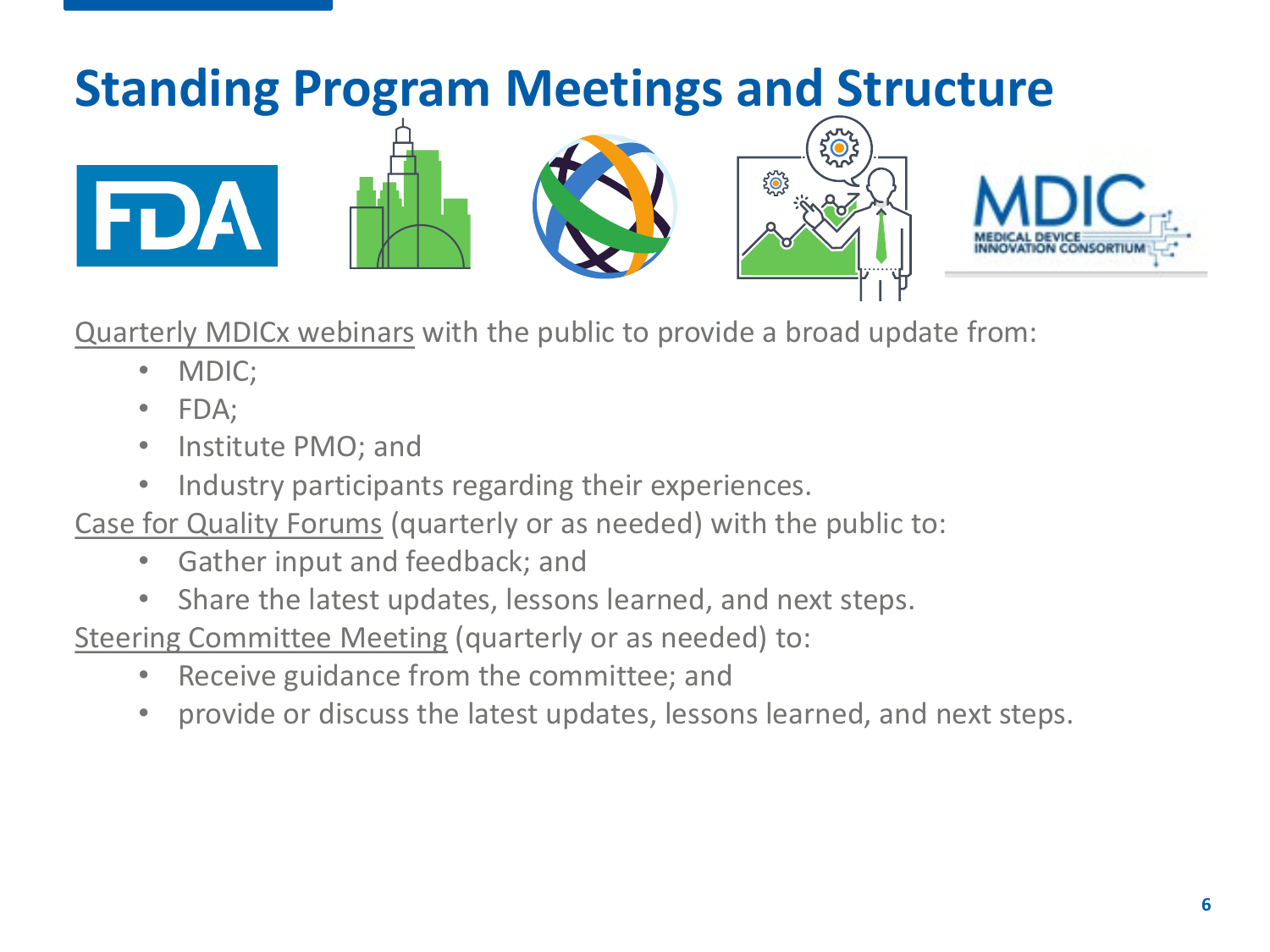## **Program Working Groups and Structure**



Objective: To identify, develop, test, and finalize any additional regulatory benefits in consideration for participants of the Program.

**503** 

#### **Performance Measures**

Objective: To reduce reappraisal scope and/or increase the length of time to reappraisal via data transparency, by identifying additional information needs and outcomes, considering improvement opportunities to the methodology, and discussing potential synergies for continuous monitoring.

### **Reappraisals**

FDA

Objective: To define and develop the standards and exceptions for conducting reappraisals.

### **Multi-Site Appraisals**

Objective: To define and develop the standards and exceptions for conducting multi-site appraisals.

### **Program Features**

Objective: To identify, develop, test, and finalize new desired features of the Program, as well as identify, analyze, and resolve any undesirable features of the Program.

### **Medical Device Context**

Objective: To define, build, and formally develop the additional CMMI model context to support the intended tailoring for the medical device industry.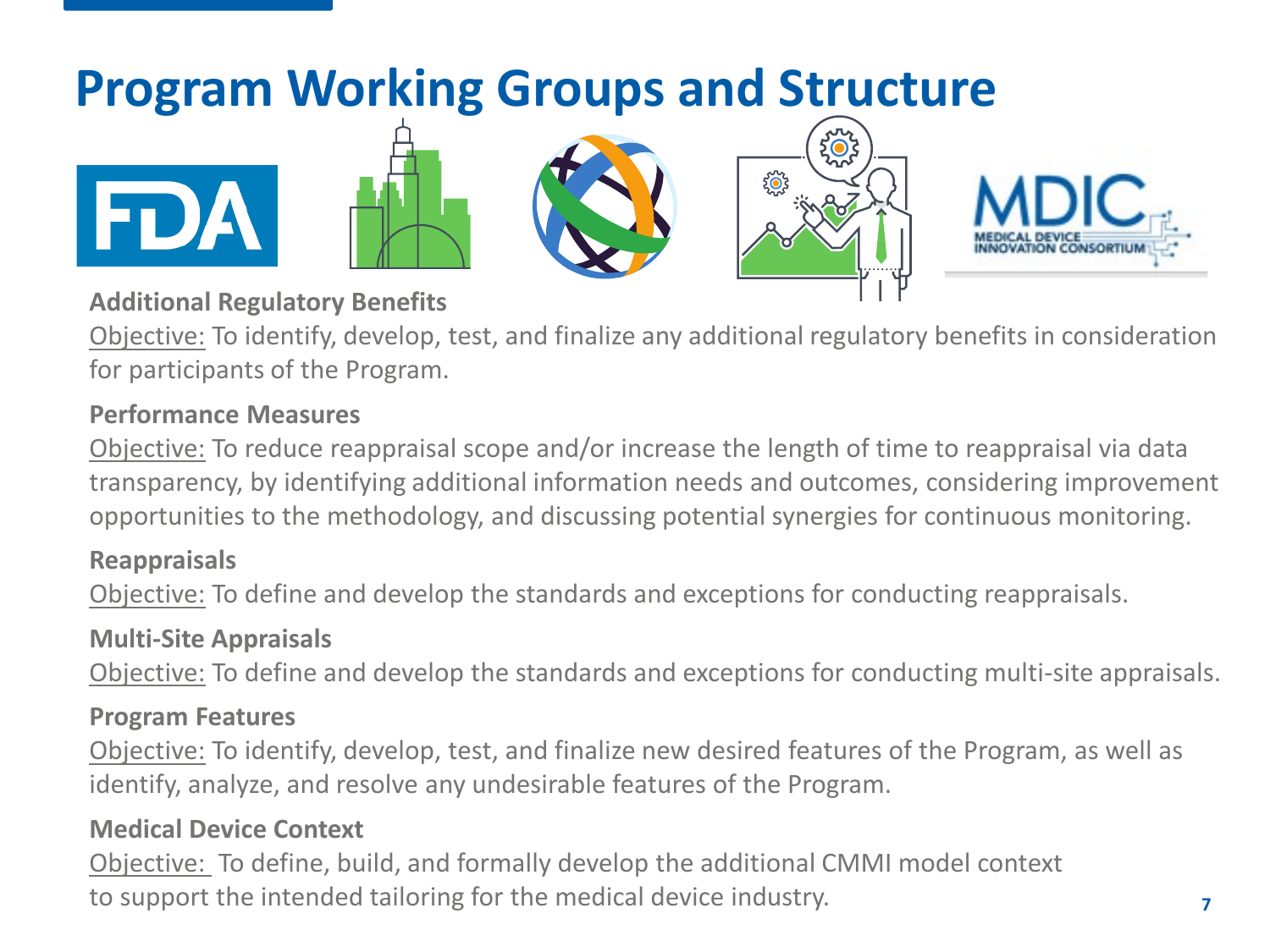# **Program Adoption**

**Facilities Enrolled**: 37 actively enrolled over 20 Companies

**Appraisals Executed**: 36 all time, 1 YTD Appraisals Scheduled: 2 Appraisals being scoped: 5

**Time from Enrollment to Appraisal**: 114 days

**Appraisers in program**: 14 current, 13 pending

**Trained Embedded ATMs**: 27 participants, 9 FDA



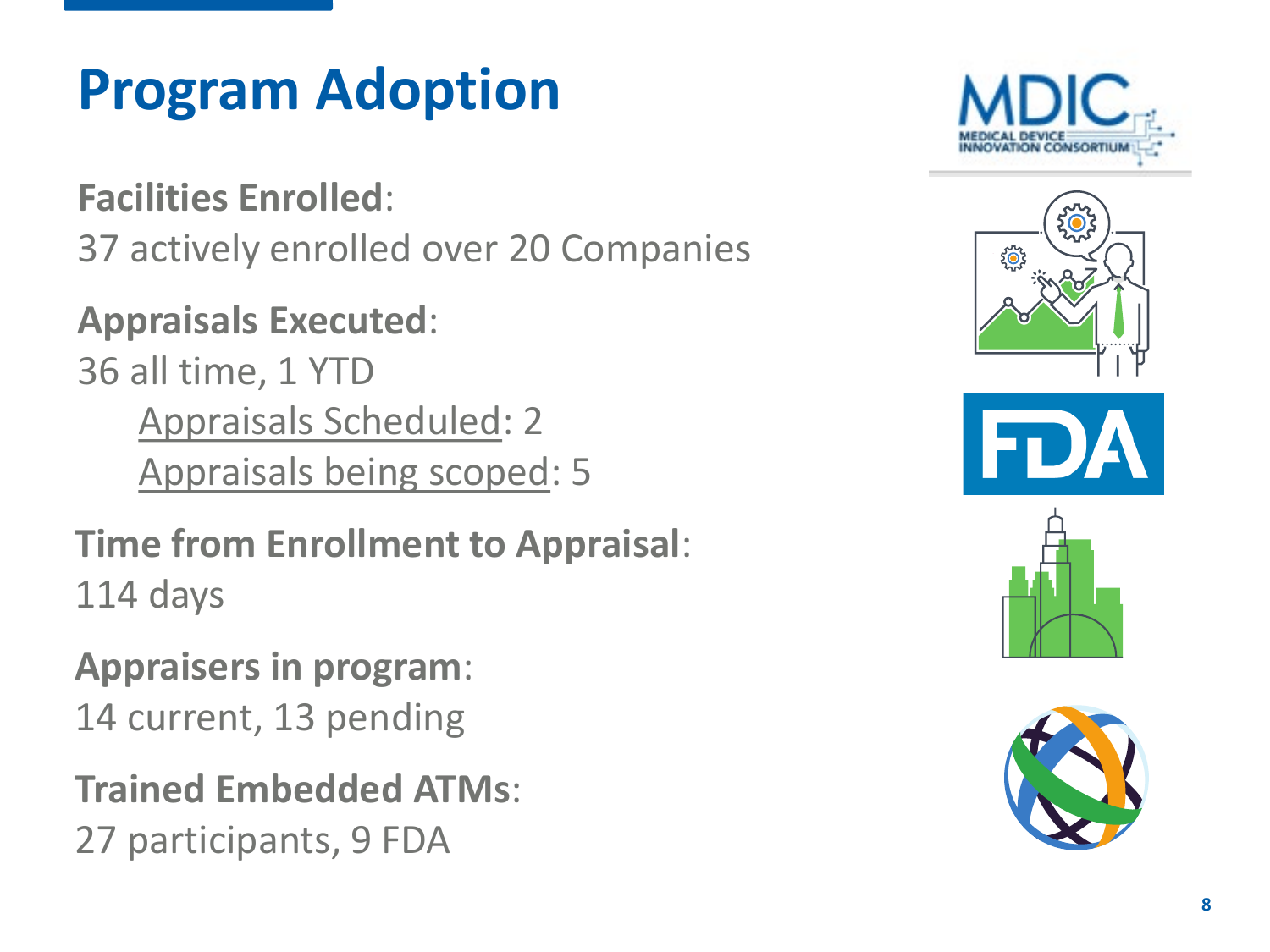# **Program Effectiveness** "The maturity assessment provided us

### **Post-Appraisal Survey Results**:

**(194 respondents)** 

- Experience with appraisal positive: 91.2% neutral: 8.8% negative: 0%
- Value to product quality yes: 86.3%
- Conflict with compliance no: 97.9%
- Appraisal has value add yes: 93.7%
- Would recommend pilot NPS +49 **(n=41)**

with an evaluation of the health of our operations, engaging individuals most familiar with our day-to-day work. The assessment helped us identify strengths and weaknesses and opportunities for further consideration.

As important, the assessment helped us develop operational excellence metrics that will measure the continuous execution and quality oversight of our processes. Now, a cross-functional team is exploring how we can capitalize on what we learned to further advance our processes and our ability to provide world-class products and services to our customers."

> **Kathie Bardwell** *SVP & Chief Compliance Officer* STERIS Corporation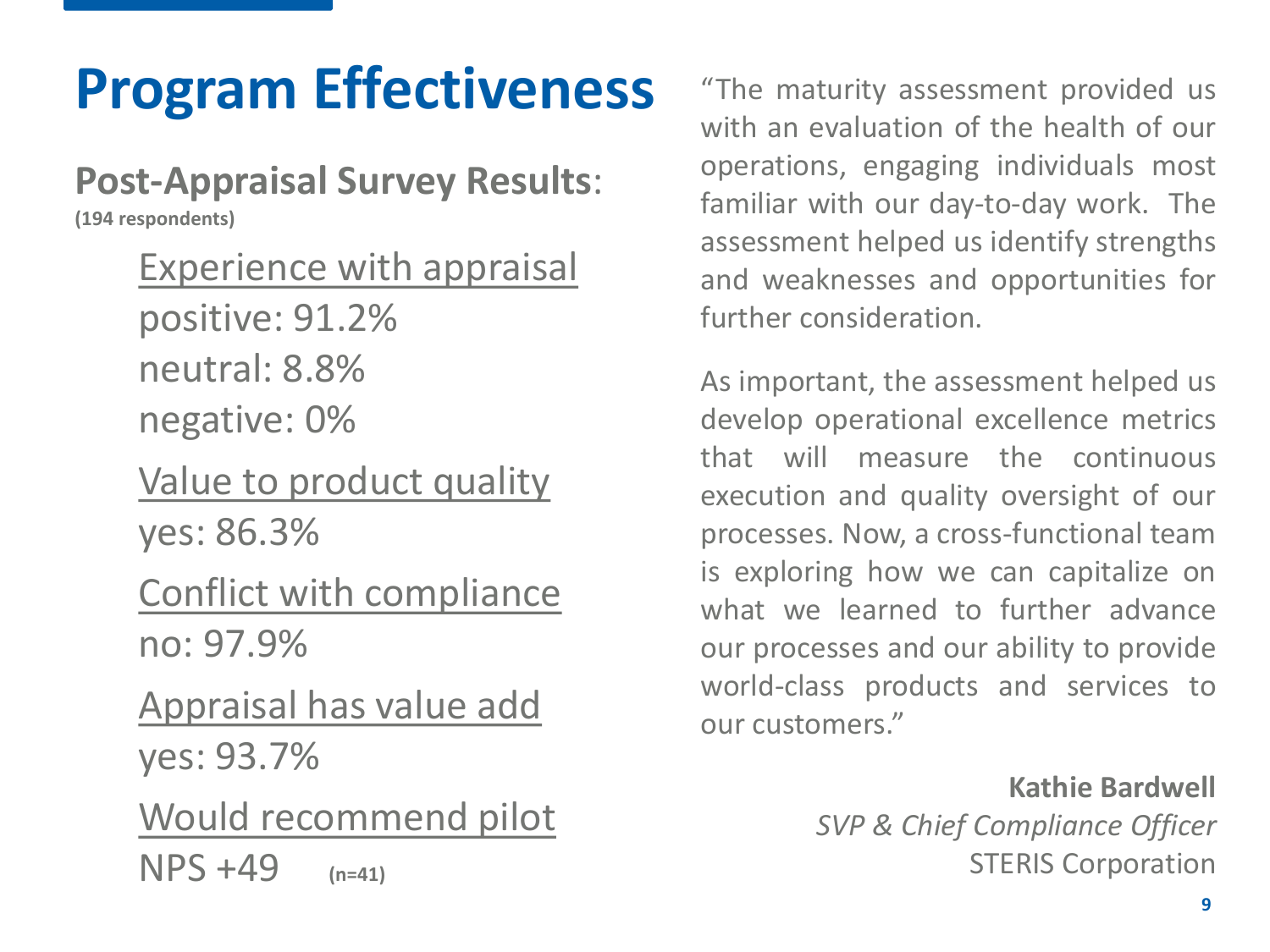# **Program Metrics**

### **Current Pilot Statistics**

- 42 Enrolled sites
	- 37 Active Sites/20 Companies
	- 5 Multi-site appraisals
	- 14% are FDA recognized small businesses
	- Class I Only Sites: 1
	- Class II Only Sites: 6
	- Class III Only Sites: 3
	- Class I and Class II Sites: 6
	- Class I and Class III Sites: 0
	- Class II and Class III Sites: 14
	- All Class Products at Site: 7

- Routine Inspections Waived: 40
- Pre-Approval Inspections Waived: 4
- For causes that occurred: 3
	- No observations
- Foreign sites: 9

### **CDRH Metrics**

- 45+ Modified change notices reviewed
- 94% Reviewed in 5 days or less
	- Average review time (2.8 days)
	- **One reviewed in 13hr**
	- **Another completed in less than 16hr**
- 1 Reviewed in 10 days with 7 changes in one submission
- 2 Converted to traditional 30-Day
	- 1 had drug-component change that required CDER consult
	- 1 site was not yet approved for the modifications
- Working with data and participant to find other trends to drive improvement

### **Site transfer**

**Inspection Metrics** Streamlined site transfer submission developed by ODE reviewers

- 3 participants to testing in Q1 of 2019
- Target 10 business day review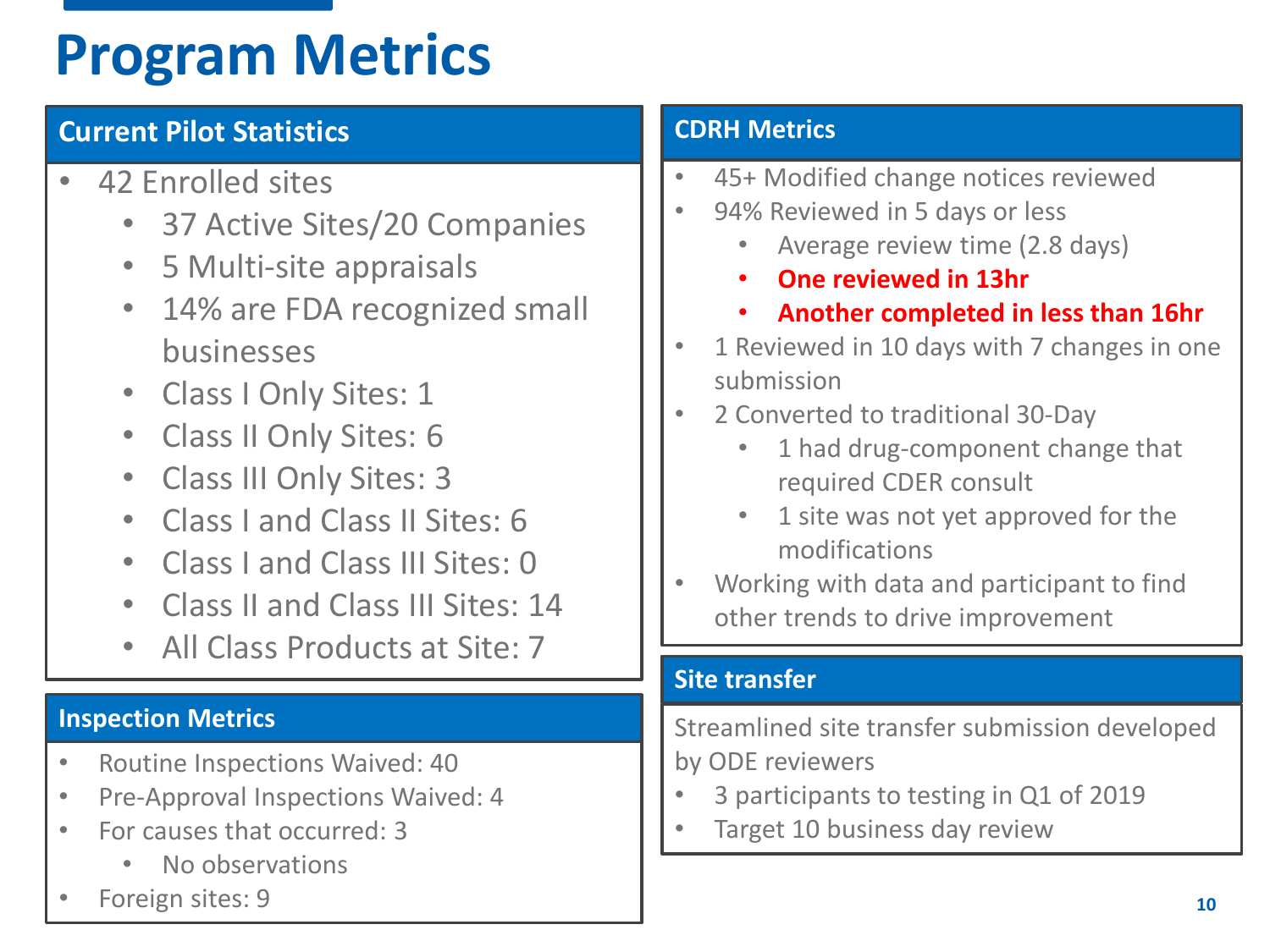# **Change notice metrics and impact**

**Change Notice Modifications Break Down**



**Improvements implemented 21 days sooner**

**Average pilot acceptance time – 3 Days**

**Average non-pilot acceptance time – 24 Days**

**30% of changes were direct quality improvements that reduce or prevent defects** 

#### **Impact of streamline reported by participants**

- One change resulted in \$286,000 additional cost savings
- Another improvement change removed occurrence of manufacturing error that required visual inspection and allowed 10 FTE to be reallocated to higher value operations
- One change increased production capacity at organization by 11%. The 21 extra production days resulted in 882 additional high-risk patients receiving products and treatment.

**11 The 21 day difference in one change resulted in more than \$15 Million dollars in extra sales**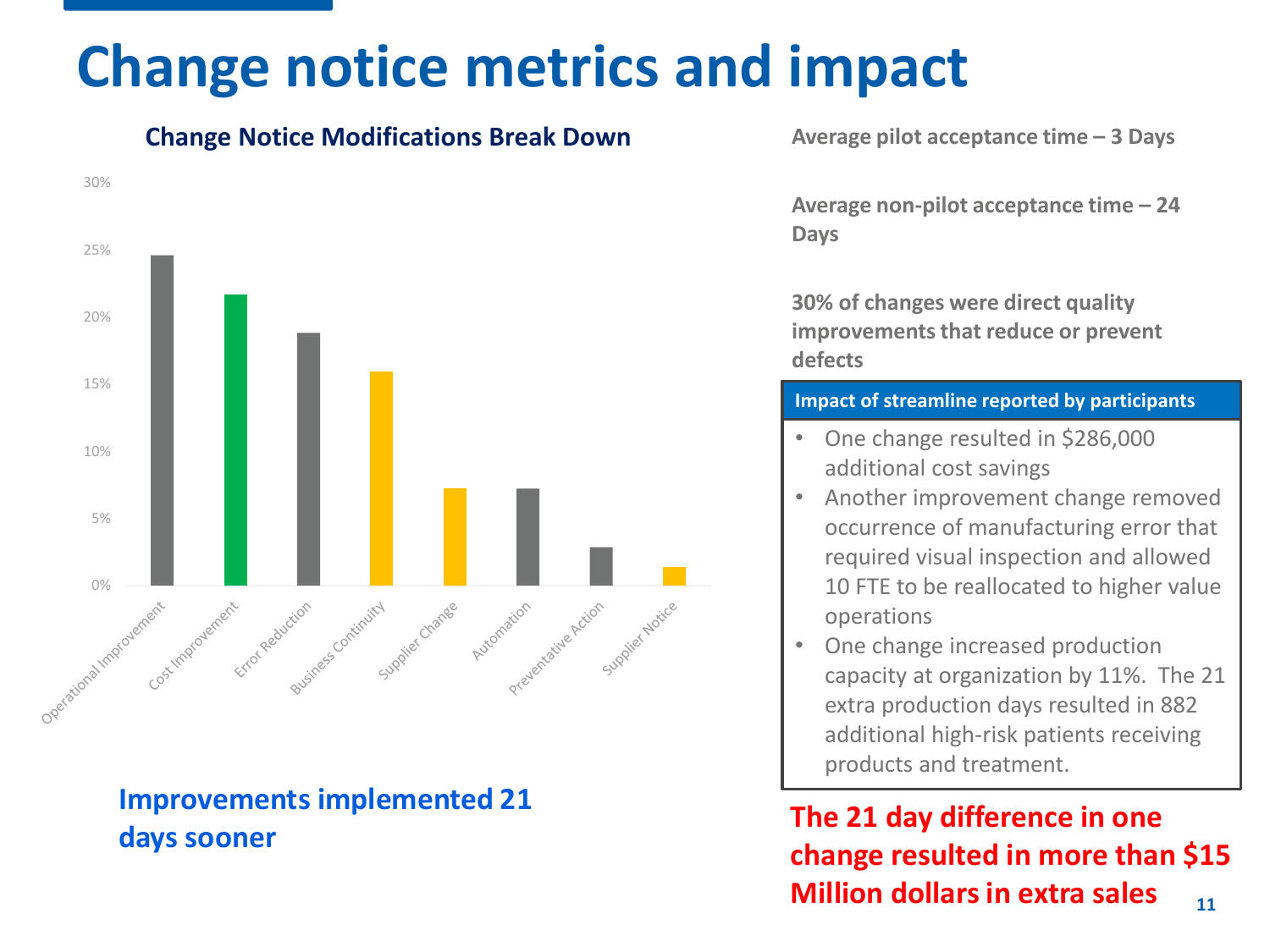# **2nd Appraisals – some initial outcomes**

| <b>Practice Area</b>                       |               | # of practices<br>appraised | % "score" | <b>Practice Area</b>                       |               | # of practices<br>appraised | % "score" |
|--------------------------------------------|---------------|-----------------------------|-----------|--------------------------------------------|---------------|-----------------------------|-----------|
| Estimating (EST)                           | 1st appraisal | 5                           | 80%       | <b>Estimating (EST)</b>                    | 1st appraisal | 5                           | 60%       |
|                                            | 2nd appraisal | $6 \mid$                    | 82%       |                                            | 2nd appraisal | 4                           | 65%       |
| Governance (GOV)                           | 1st appraisal | 5                           | 90%       | Governance (GOV)                           | 1st appraisal | 5                           | 70%       |
|                                            | 2nd appraisal | 7                           | 76%       |                                            | 2nd appraisal | 5 <sup>1</sup>              | 60%       |
| Implementation Infrastructure (II)         | 1st appraisal | 3                           | 57%       | Implementation Infrastructure (II)         | 1st appraisal | $\overline{3}$              | 40%       |
|                                            | 2nd appraisal | $6 \mid$                    | 48%       |                                            | 2nd appraisal | $\overline{3}$              | 57%       |
| Monitor and Control (MC)                   | 1st appraisal | 6                           | 90%       | Monitor and Control (MC)                   | 1st appraisal | 6                           | 65%       |
|                                            | 2nd appraisal | 10                          | 75%       |                                            | 2nd appraisal | $6 \mid$                    | 65%       |
| Managing Performance and Measurement (MPM) | 1st appraisal | 9                           | 79%       | Managing Performance and Measurement (MPM) | 1st appraisal | 9                           | 73%       |
|                                            | 2nd appraisal | 14                          | 66%       |                                            | 2nd appraisal | 8                           | 59%       |
| Product Integration (PI)                   | 1st appraisal | 7                           | 83%       | Product Integration (PI)                   | 1st appraisal | 7                           | 76%       |
|                                            | 2nd appraisal | 10                          | 85%       |                                            | 2nd appraisal | 10                          | 90%       |
| Planning (PLAN)                            | 1st appraisal | 10                          | 90%       | Planning (PLAN)                            | 1st appraisal | 10                          | 75%       |
|                                            | 2nd appraisal | 14                          | 76%       |                                            | 2nd appraisal | 10                          | 70%       |
| Requirements Development and Mgmt (RDM)    | 1st appraisal | $\overline{7}$              | 83%       | Requirements Development and Mgmt (RDM)    | 1st appraisal | 7                           | 61%       |
|                                            | 2nd appraisal | 14                          | 73%       |                                            | 2nd appraisal | 7 <sup>1</sup>              | 76%       |
| <b>Technical Solution (TS)</b>             | 1st appraisal | 4                           | 90%       | Technical Solution (TS)                    | 1st appraisal | $\overline{4}$              | 78%       |
|                                            | 2nd appraisal | 10                          | 85%       |                                            | 2nd appraisal | 10                          | 80%       |
| Configuration Management                   | 1st appraisal | 7                           | 90%       | Configuration Management                   | 1st appraisal | 7                           | 69%       |
|                                            | 2nd appraisal | 7 <sup>1</sup>              | 76%       |                                            | 2nd appraisal | 7 <sup>1</sup>              | 83%       |
| <b>Process Quality Assurance</b>           | 1st appraisal | 5                           | 90%       | <b>Process Quality Assurance</b>           | 1st appraisal | 5                           | 60%       |
|                                            | 2nd appraisal | $6 \mid$                    | 73%       |                                            | 2nd appraisal | 5 <sup>1</sup>              | 50%       |
| Incident Resolution and Prevention (IRP)   | 1st appraisal | not appraised               |           | Organizational Training                    | 1st appraisal | not appraised               |           |
|                                            | 2nd appraisal | 11                          | 63%       |                                            | 2nd appraisal | 3                           | 57%       |
| Aggregate Score                            | 1st appraisal | 68                          | 83%       | Aggregate Score                            | 1st appraisal | 68                          | 66%       |
|                                            | 2nd appraisal | 115                         | 73%       |                                            | 2nd appraisal | 78                          | 66%       |
|                                            |               |                             |           |                                            |               |                             |           |









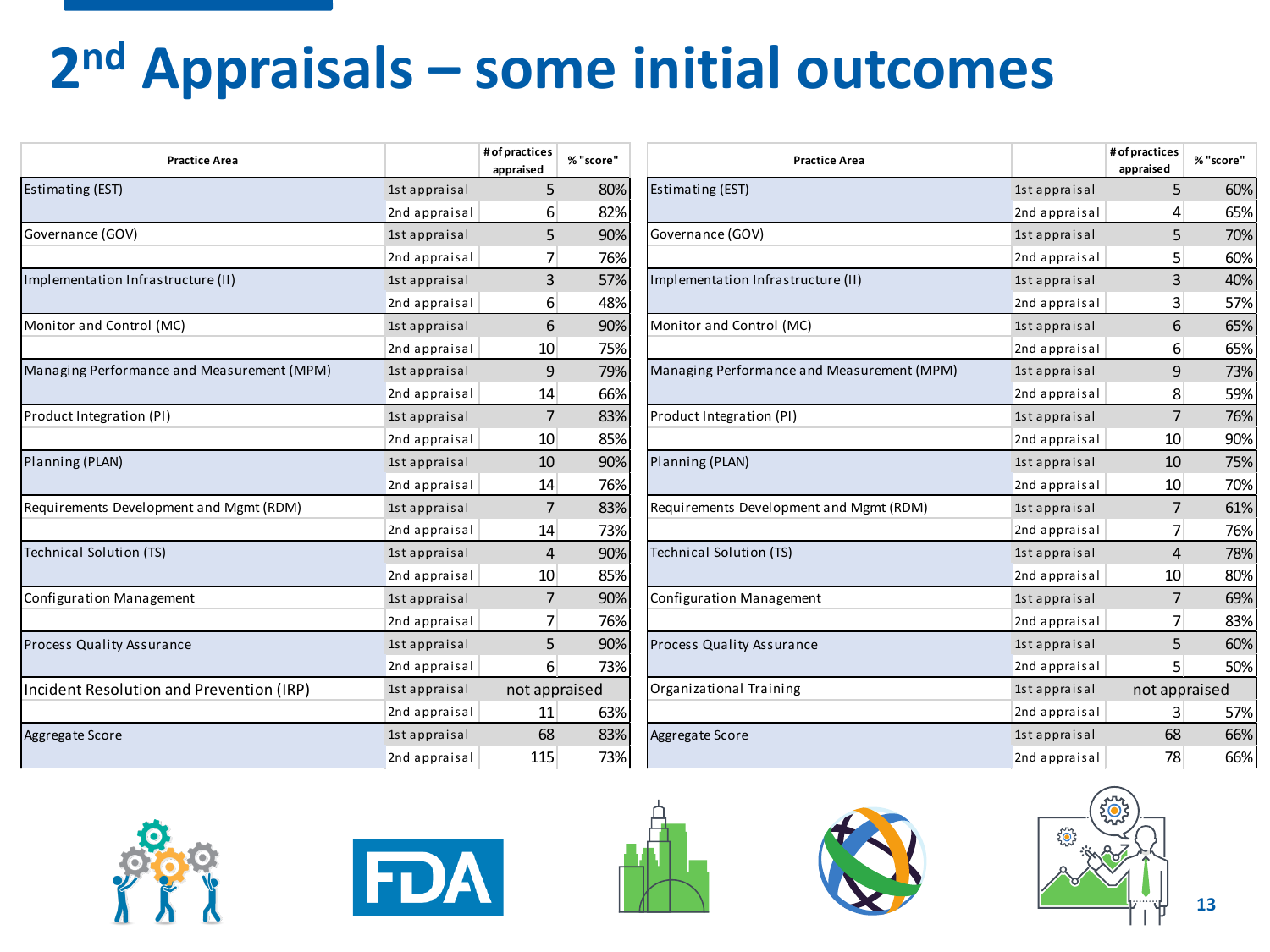# **2nd Appraisals – some initial outcomes**

| <b>Practice Area</b>                       |               | # of practices<br>appraised | % "score" |  |
|--------------------------------------------|---------------|-----------------------------|-----------|--|
| Estimating (EST)                           | 1st appraisal | 5                           | 62%       |  |
|                                            | 2nd appraisal | 4                           | 65%       |  |
| Governance (GOV)                           | 1st appraisal | 5                           | 80%       |  |
|                                            | 2nd appraisal | 7                           | 83%       |  |
| Implementation Infrastructure (II)         | 1st appraisal | 3                           | 57%       |  |
|                                            | 2nd appraisal | 3                           | 90%       |  |
| Monitor and Control (MC)                   | 1st appraisal | 6                           | 73%       |  |
|                                            | 2nd appraisal | 6                           | 82%       |  |
| Managing Performance and Measurement (MPM) | 1st appraisal | 9                           | 79%       |  |
|                                            | 2nd appraisal | 14                          | 69%       |  |
| Product Integration (PI)                   | 1st appraisal | 7                           | 83%       |  |
|                                            | 2nd appraisal | 10                          | 90%       |  |
| Planning (PLAN)                            | 1st appraisal | 10                          | 80%       |  |
|                                            | 2nd appraisal | 10                          | 80%       |  |
| Requirements Development and Mgmt (RDM)    | 1st appraisal | 7                           | 90%       |  |
|                                            | 2nd appraisal | 14                          | 90%       |  |
| <b>Technical Solution (TS)</b>             | 1st appraisal | $\overline{4}$              | 90%       |  |
|                                            | 2nd appraisal | 10                          | 90%       |  |
| Configuration Management                   | 1st appraisal | 7                           | 83%       |  |
|                                            | 2nd appraisal | not appraised               |           |  |
| Supplier Agreement Management (SAM)        | 1st appraisal | not appraised               |           |  |
|                                            | 2nd appraisal | 7                           | 90%       |  |
| Process Quality Assurance                  | 1st appraisal | 5                           | 80%       |  |
|                                            | 2nd appraisal | not appraised               |           |  |
| Aggregate Score                            | 1st appraisal | 68                          | 76%       |  |
|                                            | 2nd appraisal | 85                          | 83%       |  |









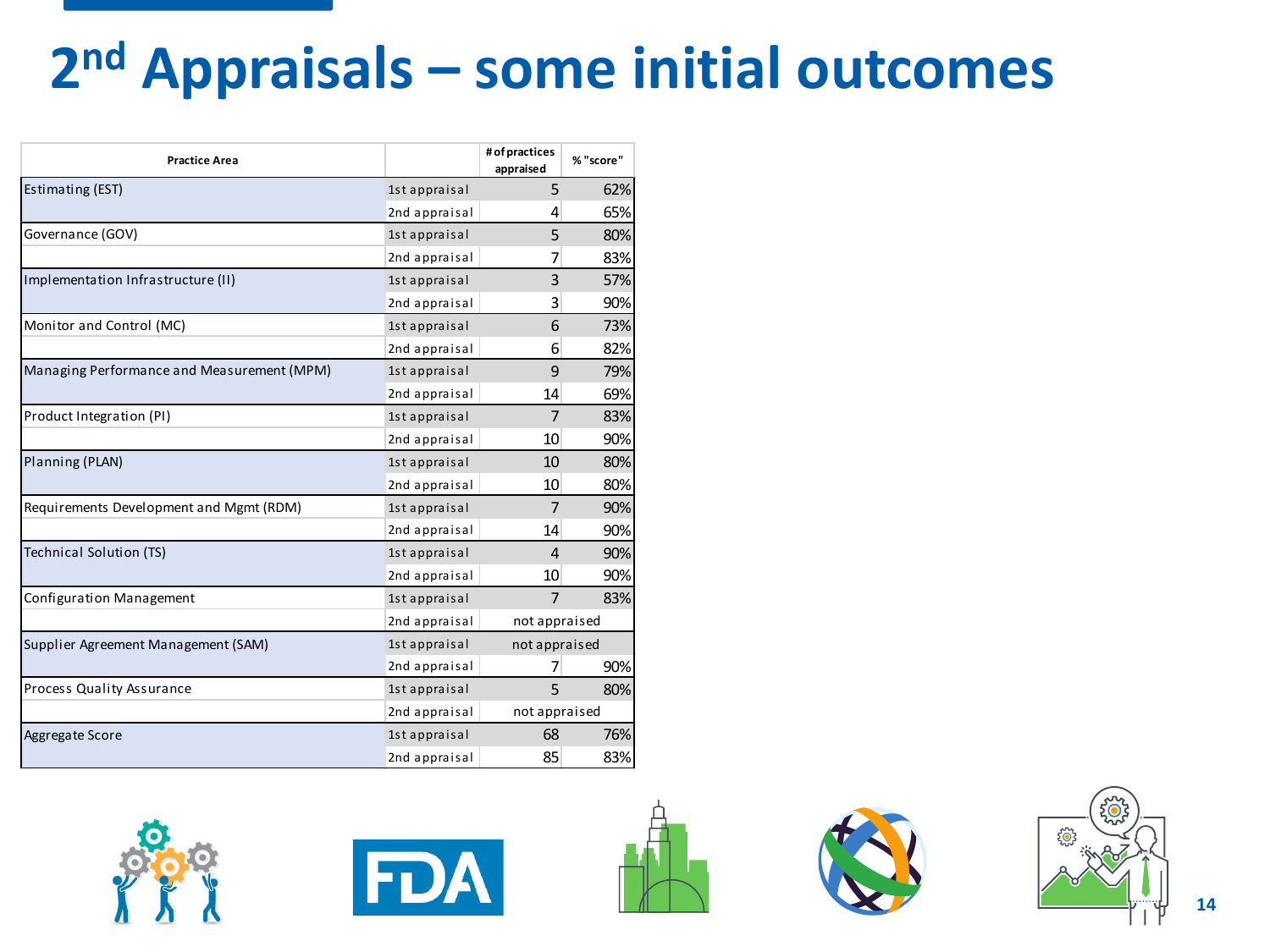# **Performance Measures**

Reduce reappraisal scope and/or increase the length of time to reappraisal via data transparency.

- Identify additional information needs and outcomes
- Consider improvement opportunities to the methodology
- Discuss potential synergies for continuous monitoring

| Performance Measurements and Objectives |                                                                                                                             |                                                                                                    |                                                                                                                |                              |                                               |                                                                                                  |                                   |                                                                              |                      |                     |                          |                     |                              |
|-----------------------------------------|-----------------------------------------------------------------------------------------------------------------------------|----------------------------------------------------------------------------------------------------|----------------------------------------------------------------------------------------------------------------|------------------------------|-----------------------------------------------|--------------------------------------------------------------------------------------------------|-----------------------------------|------------------------------------------------------------------------------|----------------------|---------------------|--------------------------|---------------------|------------------------------|
| Quality domain                          | Quality domain<br>definition                                                                                                | Quality objective                                                                                  | <b>Business objective</b>                                                                                      | Measurement                  | Level of Measure                              | How measurement is<br>calculated                                                                 | Indication of good<br>performance | Limitations or<br>blind spots                                                | Capture<br>frequency | Report<br>frequency | Target                   | Actual<br>(Q2 FY19) | Actual<br>(FY19 YTD)         |
| Safety*                                 | Device does not<br>compromise the clinical<br>condition or the safety of<br>patients, or the safety and<br>health of users. | To provide a safe work<br>environment for our<br>employees                                         | No lost employee hours;<br>sustain the site as a safe<br>place to work                                         | Employee Safety              | Facility and aggregate<br>across the division | Number of recordable cases<br>< 200,000 divided by number<br>of employee labor hours<br>worked   | The value decreases               | Potential for high<br>fluctuation due to the<br>small number of<br>employees | Monthly              | Quarterly           | $\leq 2.0$               | 0.32                | 0.31                         |
| Reliability*                            | Device system or<br>component is able to<br>function under stated<br>conditions for a specified<br>period of time.          | Customer product is<br>serviced right, the first<br>time: without dosimeter r<br>reads             | Process product in order<br>to consistently meet<br>Customer and business<br>expectations                      | First Pass Yield             | Facility and aggregate<br>across the division | Percentage of irradiation<br>runs moving through<br>production without any<br>dosimeter re-reads | The value increases               | None identified                                                              | Monthly              | Quarterly           | 299.0%                   | 99.1%               | 99.3%                        |
| Availability*                           | Device is available to fill<br>first request orders.                                                                        | Customer product is<br>handled and processed<br>without causing physical<br>damage to the material | Reduce financial loss and<br>business impact to our<br>Customers                                               | Damages                      | Facility and aggregati<br>across the division | Total dollar amount of<br>damaged product                                                        | The value decreases               | None identified                                                              | Quarterly            | Annually            | $<$ 5500,000<br>globally | LN Actual<br>SO     | <b>LN Actual</b><br>\$10,000 |
| Effectiveness*                          | Device produces the effect<br>intended by the<br>manufacturer relative to<br>the medical condition(s)                       | Reduce recurrence of high<br>risk events                                                           | Optimize the time of our<br>resources                                                                          | CAPA Managemen               | Facility and aggregate<br>across the division | Percentage of events<br>(complaints and<br>nonconformances) that<br>result in a CAPA             | The value decreases               | Potential for high<br>fluctuation due to the<br>small number of<br>events    | Monthly              | Quarterly           | \$25%                    | 16%                 | 12%                          |
| Effectiveness*                          | Device produces the effect<br>intended by the<br>manufacturer relative to<br>the medical condition(s).                      | Do everything we say we<br>are going to do                                                         | Reduce costs or time<br>spent to rework<br>nonconforming runs:<br>process runs on time and<br>to specification | Operational<br>Effectiveness | Facility and aggregat<br>across the division  | Nonconformances.<br>complaints, re-reads and<br>damages as a % of<br>production runs             | The value increases               | None identified                                                              | Monthly              | Quarterly           | 298.0%                   | 97.6%               | 98.2%                        |